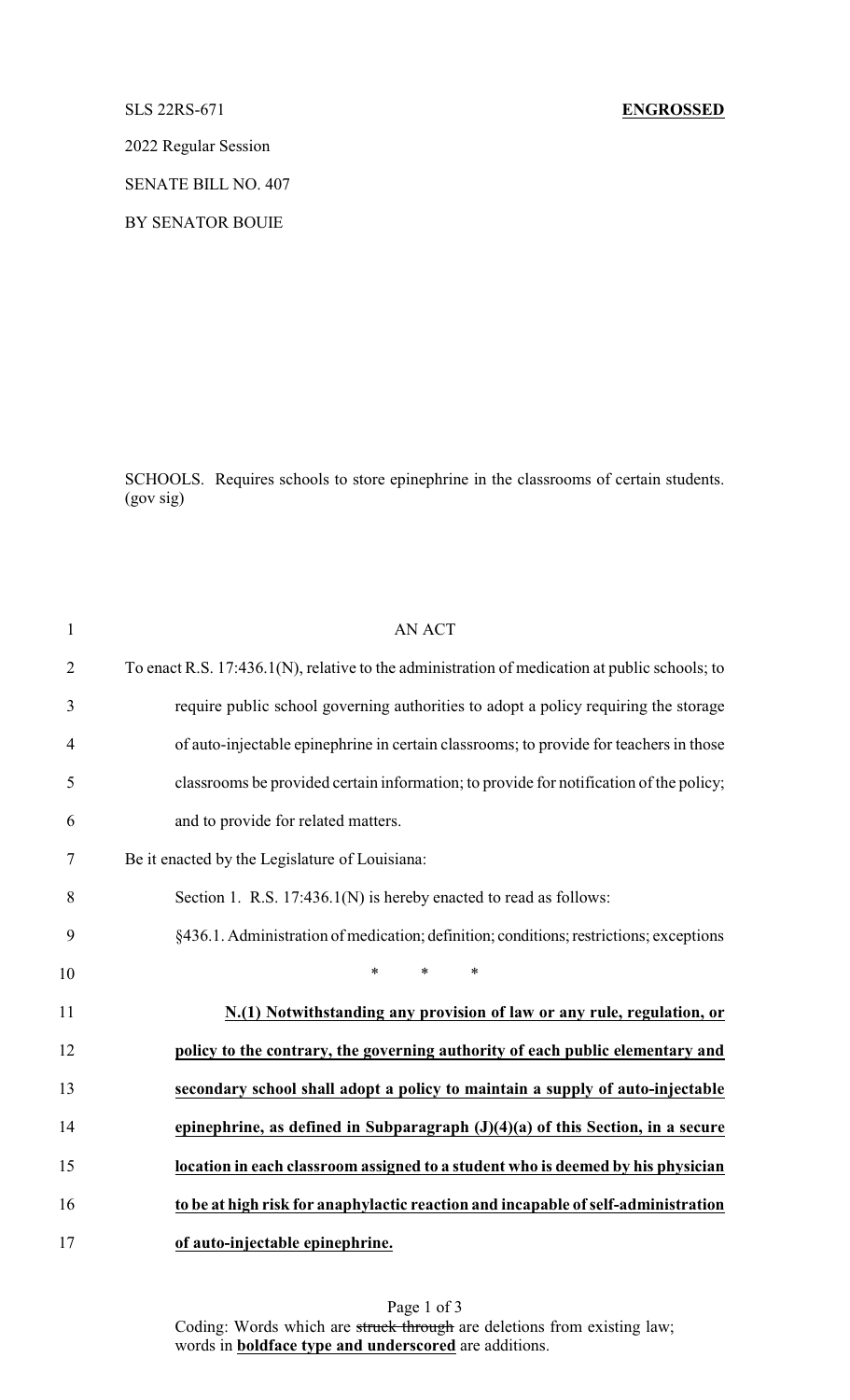| $\mathbf{1}$   | (2) The policy shall require the student's parent or other legal guardian            |
|----------------|--------------------------------------------------------------------------------------|
| $\overline{2}$ | to annually provide the school in which the student is enrolled with:                |
| 3              | (a) The supply of auto-injectable epinephrine to be kept in each                     |
| 4              | classroom.                                                                           |
| 5              | (b) Written authorization for the student to be administered the                     |
| 6              | medication.                                                                          |
| 7              | (c) Written certification from the student's licensed medical physician              |
| 8              | or other authorized prescriber that the student is at high risk of having            |
| 9              | anaphylaxis and is not capable of self-administration of auto-injectable             |
| 10             | epinephrine.                                                                         |
| 11             | (d) A written treatment plan, as defined in Subparagraph $(J)(1)(c)$ of this         |
| 12             | Section, from the student's licensed medical physician or other authorized           |
| 13             | prescriber for managing anaphylactic episodes.                                       |
| 14             | (3) The documentation required by this Subsection shall be kept on file              |
| 15             | in the office of the school nurse or other designated school official.               |
| 16             | (4) The teacher in each classroom where auto-injectable epinephrine is               |
| 17             | stored shall be provided information regarding accessing and administering           |
| 18             | auto-injectable epinephrine, the signs and symptoms of anaphylactic reactions,       |
| 19             | and specific information regarding condition, care, and treatment of the student     |
| 20             | assigned to the classroom who is at high risk of anaphylactic reaction.              |
| 21             | (5) The governing authority of the public elementary and secondary                   |
| 22             | school shall inform the parent or other legal guardian of the student in writing     |
| 23             | that the school and its employees shall incur no liability as a result of any injury |
| 24             | sustained by the student from the good-faith administration of auto-injectable       |
| 25             | epinephrine. The parent or other legal guardian of the student shall sign a          |
| 26             | statement acknowledging that the school shall incur no liability and that the        |
| 27             | parent or other legal guardian shall indemnify and hold harmless the school and      |
| 28             | its employees against any claims that may arise relating to the good-faith           |
| 29             | administration of auto-injectable epinephrine.                                       |